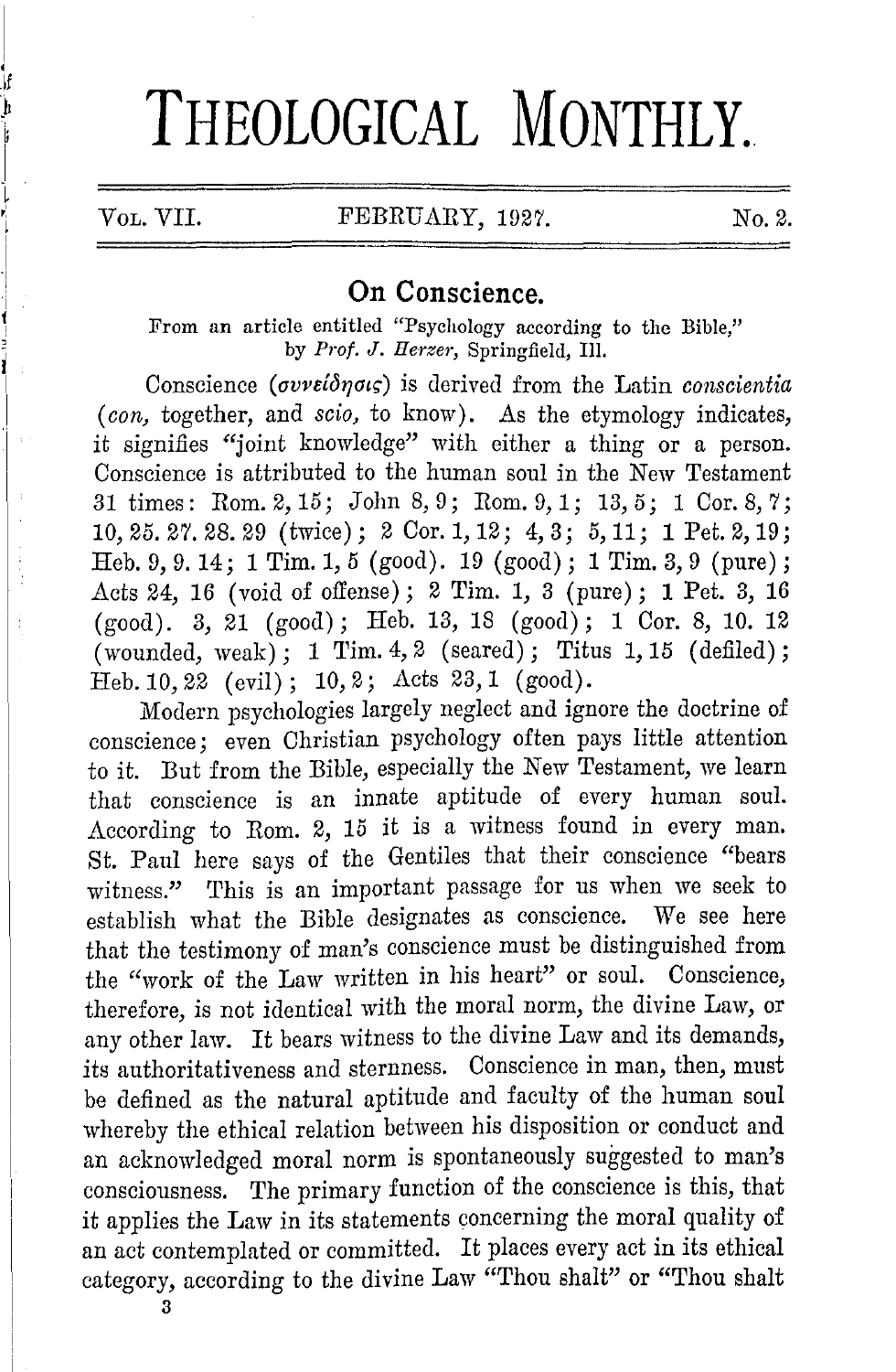# **BOOK REVIEW.**

Die Bibel oder die ganze Heilige Schrift Alten und Neuen Testaments nach der deutschen Uebersetzung D. Martin Luthers, mit jedem Kapitel vorhergesetzten grossen Summarien usw. Ans Licht gestellt durch *Ehrenfried Liebich.* Mit einer Vorrede usw. von *D. Johann Friedr. Burg.* (Buch- und Kunstverlag Karl Hirsch A. G., Konstanz.) \$6.00. Order from Concordia Publishing House, St. Louis, Mo.

This is the so-called *Ilirsohberger Bibel,* which bears on its initial page the above title (given here in abridged form). It was first published in the days of mounting Rationalism, at which time it was little noticed and bought. It was placed on the market a second time when the old Bible faith had reasserted itself and the good old books were once more coming into their own. For a number of years the book could not be purchased except second-hand. It is with real joy that we now announce its reappearance in the ordinary channels of trade. The *Ilirsohberger Bibel* contains, beside the German text of the Scriptures, brief, concise comments on passages that are somewhat obscure or have given rise to attacks on the inspiration of the Scriptures. Frequently a literal translation of the original Hebrew or Greek is appended, whenever this helps to throw light on the meaning of the text. The *Ilirsohberger Bibel* firmly upholds the divine character and the inerrancy of the Scriptures. The aim of its authors was largely apologetic, namely, to refute the arguments of the enemies of the Bible, who charge it with inconsistencies and errors. It is true that a reader will hardly accept every explanation of difficulties or seeming discrepancies offered here, but in the vast majority of instances he will, if he is a believer in the inerrancy of the Scriptures, find himself in agreement with the views of the authors. A sample of the comments will not be unwelcome.

The difficult passage Matt. 27, 0 is given two notes. The first one attaches itself to the name Jeremiah and reads thus: "The prophecy here adduced is not found in the writings of the prophet Jeremiah, but we read it Zech. 11, 12. 13. Now, either the name Jeremiah is here used to designate the collectiqn containing all the prophecies of the Old Testament, because in ancient times the Jews were wont to place this book at the beginning of the writings of the prophets; or, as is still more probable, Jeremiah, among other prophecies, *spoke* of this matter at a time not known to us. Hence we are here, in keeping with the text, dealing with an oral saying of his, which Zechariah, who lived later (cf. Jer. 1, 2. 3 and Zech. 1, 1), committed to writing, having been directed by God to do so. According to this latter view, Matthew received his information as to the author of this prophecy from the Holy Spirit, who spoke through him as well as through Jeremiah. Cf. 2 Pet. 1, 21. Cp. an almost similar case, Jude 14. 0. Just as Matt. 2, 23 (see end of the respective note), a probable instance is found of a prophecy which was given only orally. - The other note has reference to the words: "They took the thirty pieces of silver." It reads: "The Greek may also be translated thus: 'They took thirty pieces of silver, the price of Him whom they [themselves] thus estimated [namely Jesus, on whom the Jews put just this price, chap. 26, 14. 15], taken from the sons of Israel, and gave the thirty pieces of silver,' etc."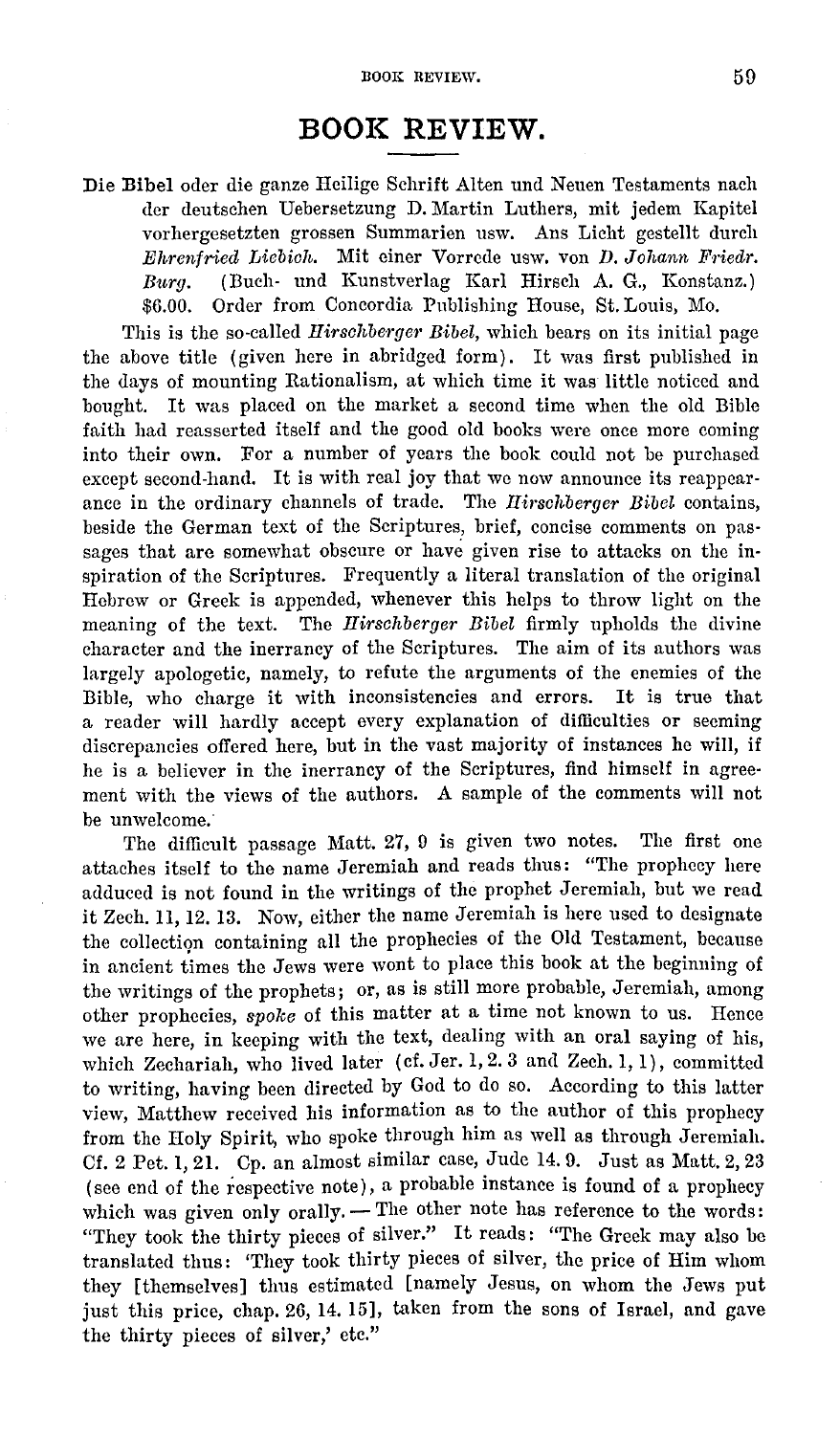These two notes show the amount of learning which is here compressed into a small space and the devout spirit in which the Scriptures are exam· ined and explained. We do not know of a better one-volume commentary for both Testaments than the *Hirsohberger Bibel.* It may be added, in conclusion, that Concordia Publishing House helped to make possible this venture and that Dr. L. Fuerbringer has written a very informing introductory article for this edition.

Men and Missions. Edited by *L. Fuerbringer.* Vol. IV: *Our Ohina Missions.* 48 pages. 30 cts. ( Concordia Publishing House, St. Louis, Mo.)

Interest in our Foreign Mission work is needed if our Christians are to send missionaries to foreign countries, supply the financial needs of such work, and pray for its success. The fourth volume of the *Men and Missions* series is to arouse interest in our mission-work in China. Pastors who will see to it that their people buy and read the new booklet will use good judgment. The contract of the set of the set of the set of the set of the set of the set of the set of the set of the set of the set of the set of the set of the set of the set of the set of the set of the set of the

The Battle of the Bible with the "Bibles." By *William DaUmann, D. D.*  60 cts. (Concordia Publishing House, St. Louis, Mo.)

This newest book by Dr. Dallmann is not a large, elaborate work, as the title might suggest, but a small volume of sixty-six pages, written. in Dr. Dallmann's plain English and filled with a wealth of material gleaned by the author from a careful reading of many books. Those who would in an hour or two learn what is taught by the various different religious systems in the world, such as Islamism, Hinduism, Taoism, Spiritism, New Thought, etc., will find it in this little volume and will, as a result, be eonvinccd that, after all, the Bible of the Christian religion is unique in that it teaches a Savior from sin, while all religious systems of men do not. This book ought to be put into the hands of our lay people. The D. D. degree was recently conferred upon Pastor Dallmann, and "to the Faculty of Concordia Seminary, St. Louis, for conferring the honoray degree of Doctor of Theology, and to the English District, for suggesting the honor, this booklet is very gratefully dedicated." FRITZ.

Magazin fuer ev.-luth. Homiletik und Pastoraltheologie. Deutsch• englische Monatsschrift. (Concordia Publishing House, St. Louis, Mo.)

This publication has completed its fiftieth year. The last issue has in a modest way been gotten out as a jubilee number; it contains, besides the usual matter, a full-page picture of Dr. Geo. Mezger, who for over twenty-five years (1896-1923) was its managing editor, and a special historical article by Dr. L. Fuerbringer. The Magazin, devoted to homiletics and pastoral theology, was originally gotten out in German, but is now, and has been for a number of years, a German-English publication. The present managing editor is Prof. Otto C. A. Boecler of the St. Louis Concordia Seminary Faculty, the entire Faculty being the editorial board. In the course of its fifty years the Magazin has no doubt been a valuable contributing factor to the good sermonizing of the pastors of our Synod. The sermon is not only the pastor's chief task, but also his hardest task. It requires real labor to get out and to deliver a good sermon. While the preacher will find that in the course of years he can write and preach better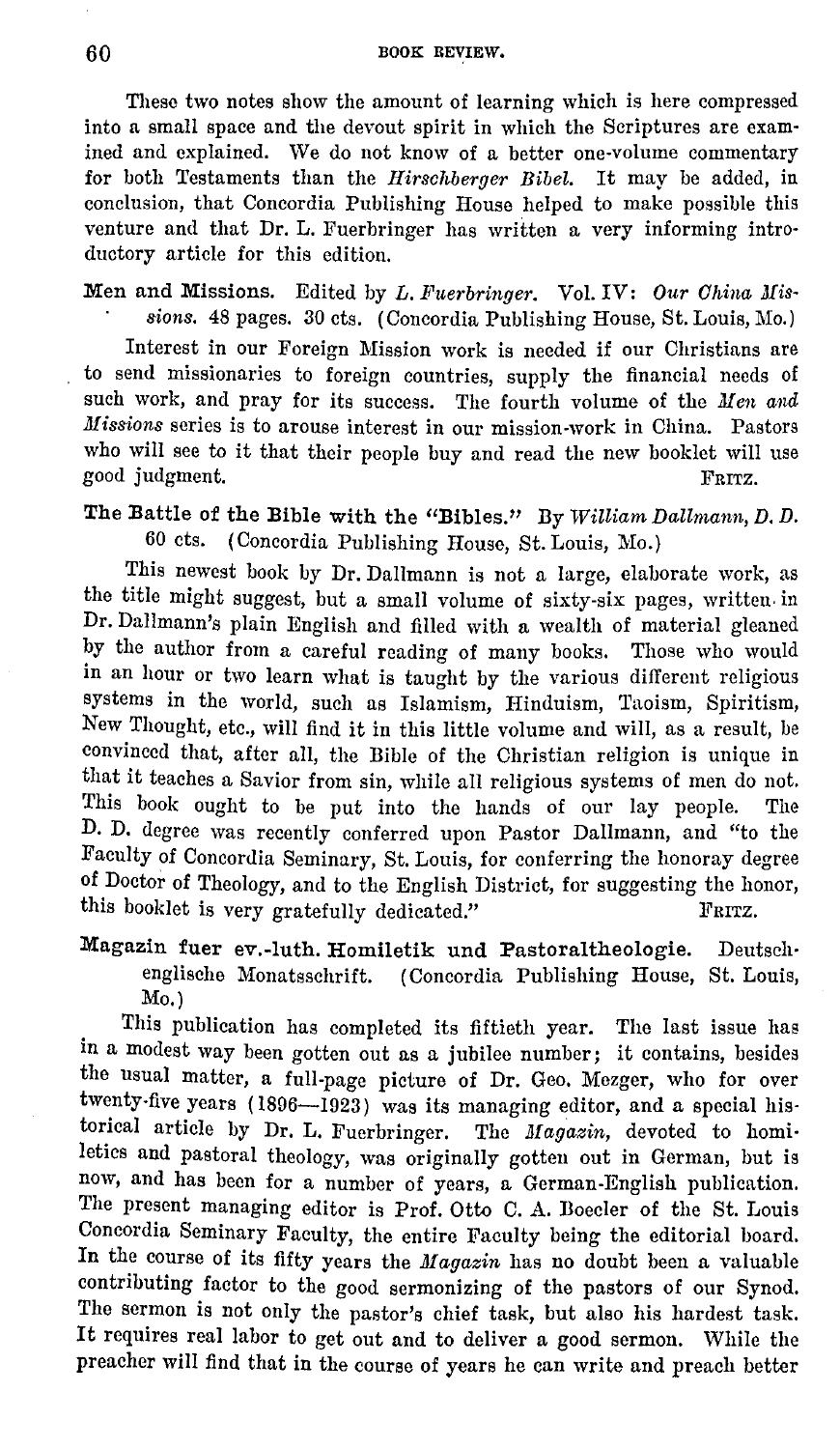sermons, the conscientious preacher will never find that sermonizing is an easy task. Nor does the *Magazin* intend to make it such, neither for the young nor for the old preacher. The studies of texts are not to keep the sermonizer from prayerfully and carefully searching the Scriptures, nor are the sermon sketches to keep the preacher from doing original work by fixing the theme of the text and writing his own sermon outline. The purpose of the *Magazin* is to show the way to those who would learn, and it was never intended for the lazy preacher, who looks to others to do his work for him. May the Lord continue to bless our  $Magazin$ , so that also in the second half century it may assist in giving us preachers in the pulpits of our Lutheran Church who will preach the old Gospel by means of good sermons well delivered, for the salvation of men and to the glory of God and our Savior! FRITZ.

Lodge vs. **Bible.** Dy *Arnold Guebert,* Spencer, S. Dak. Single copies, 5 cts., dozen, 50 cts.

In this little pamphlet you have the gist of the matter as far as our opposition to lodges is concerned. The author, by quotations from acknowledged lodge authorities, states the position of the lodge on great fundamental doctrines and then quotes what the "Law and the Testimony" has to say on the respective point. The presentation is effective and convincing. Order from the author.

Character. A Text-book on Principles of Moral Conduct. By *Henry Varnum and Henrietta Heron.*  $408$  pages,  $5\frac{1}{2} \times 7\frac{3}{4}$ . \$2.00. (The Standard Publishing Co., Cincinnati, 0.) Order from Concordia Publishing House, St. Louis, Mo.

The purpose of this hook is given in the authors' introduction: "The book is entirely free from religious creeds or doctrines. It deals strictly with moral laws which are applicable to all peoples, and the book, therefore, is suitable for universal use." A recent editorial in the *St. Louis (}lobe-Democrat* on "Moral Education Vital" quotes a prominent educator. He said: "The time has come when the teaching of honesty, courtesy, industry, self-reliance, thoroughness, and other moral qualities should have as definite a place in the school program as arithmetic and history. The schools have been criticized for their failure to give moral instruction, and in so far as our work in moral education continues along indirect lines, that criticism is justified. The schools must bring the teaching of moral qualities to a definite, direct, and concrete basis, using the incidents of daily life as material for instruction." Just this kind of moral education the book *Character* intends to supply. From its few thousand savings we quote at random such as these: "Temper, if ungoverned, governs the whole man." "Reprove in kindness, not **in** anger, if you would gain the great end of reproof." "You cannot admit a bad thought into your mind without putting yourself in danger." "If you want a thing done well, do it yourself." "One of the most effective ways of bettering the world is to better your own life." "It takes courage to remain in honest poverty when others grow rich by fraud." "Friendships are the purer, the more ardent, the nearer they come to the presence of God." "Time never works; it merely gives you an opportunity to work." "If you lose your honor, you lose one of life's most valuable possessions." "Selfishness makes one unlovely and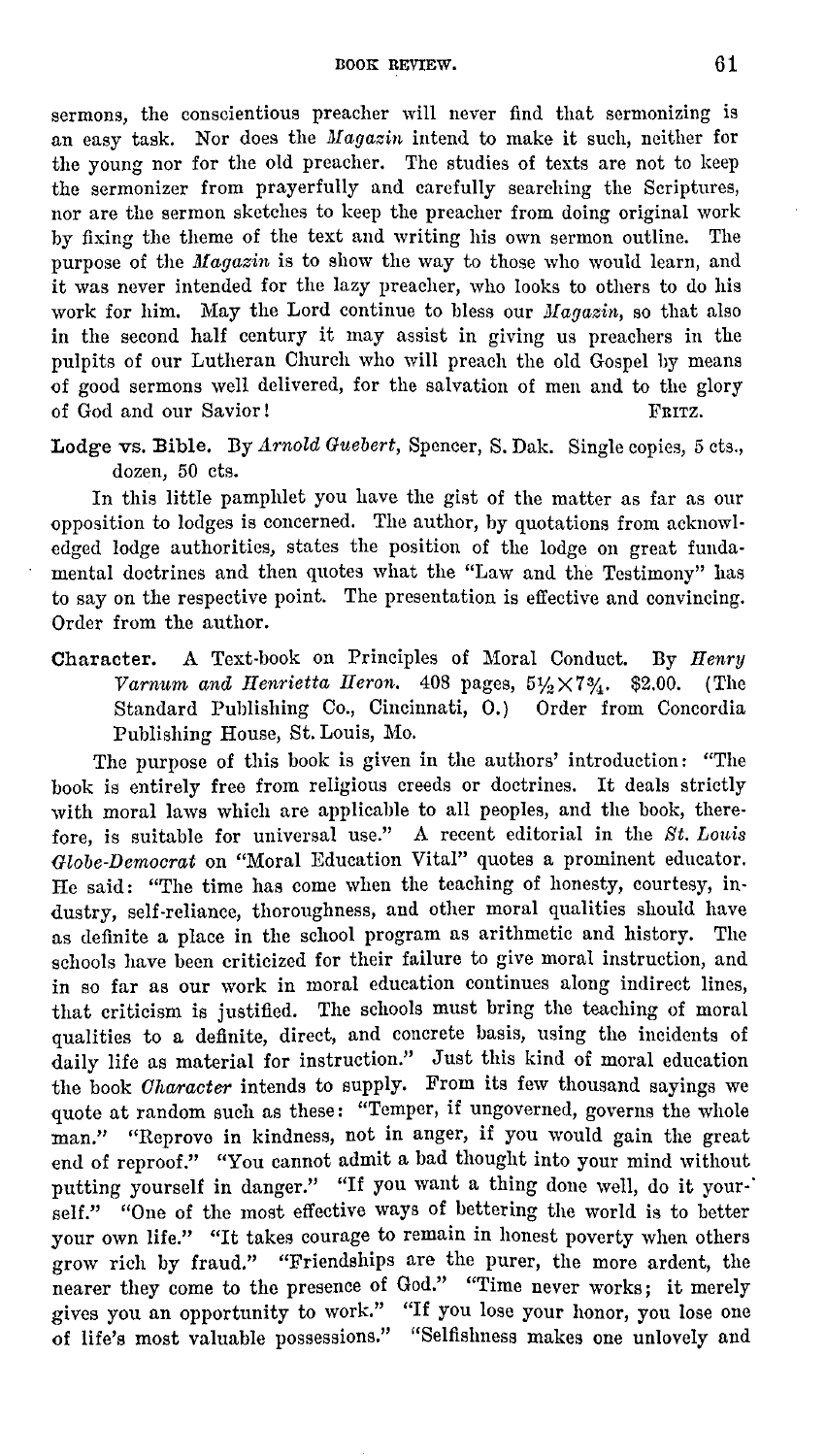unlovable and defeats the very object it seeks to attain." "God is pure, and to be pure in thought, word, and deed is to serve Him who is Purity and Life." "Believe in the God who has written in your heart the law of duty and law of progress, the law of sacrifice and service for others." The book treats many subjects in many chapters. It is really a good book, giving, as we would say in German, *weise Lebensregeln.* Of course, the real motivation for good conduct, a regenerate heart, it will not establish; nor is it its intention to do so. The sayings and rules of conduct given have grown out of the experience of men of all ages. We do not hesitate to recommend the reading of this book. It offers much food for thought and much good practical advice. FRITZ. much good practical advice.

Business in the Bible. By W. *G. Barnes.* 86 pages,  $4\frac{1}{2}\times6\frac{1}{4}$ . 50 cts. ( The Vir Publishing Company, Philadelphia.)

One of the purposes of this book, perhaps its chief purpose, is to "provide a book of reference on the subject of business matters mentioned in Scripture." Reference is made to merchants, farmers, manufacturers, buying and selling, creditors and debtors, property taxes, happenings in the business world, etc.

Faith, Health, and Common Sense. By *Edwin A. McAlpin.* 200 pages, 4½X7, \$1.50. (George II. Doran Company, New York.) Order from Concordia Publishing House.)

In this book the author sounds a warning against the abuse of faithhealing as practised by the advocates of Mental Healing, New Thought, Mental Science, Divine Science, Christian Science, and other cults that champion mental therapeutics, and stresses the importance of medicine and the medical profession in healing disease. However, realizing the connection between sin and ill health, he argues that "any sickness which is caused by sin can be either prevented or helped by a proper use of religious faith" (p. 54). In giving illustrations, he, however, modifies this statement and points out the fact that what the world needs to-day is Christian faith, faith in Christ, with a corresponding Christian life, and an observance of the laws of nature guided by common sense. This author is right in urging pastors to emphasize the importance of Christian faith, Christian living, Christian study of God's Word, and Christian prayer as a means by which the blessing of health may be secured or retained in order that people may be preserved from those deceivers who make faith-healing their specialty.

MUELLER.

The Facts and Mysteries of the Christian Faith. By *Albertus Pieters, D. D.,* professor of English Bible and Missions in the Western Theological Seminary of the Reformed Church in America. 198 pages,  $5\frac{1}{2} \times 7\frac{3}{4}$ . \$1.00. (The Reformed Press, Grand Rapids, Mich.)

The subtitle of this book is, "A Brief Statement of the Things Christians Believe, and the Reasons Why They Believe Them." In forty-four chapters it treats not only the common subjects that are usually treated in works on apologetics, but also those distinctive doctrines of Christianity which are now being attacked by Modernism. The viewpoint in presenting these doctrines is that of the orthodox Dutch Reformed Church, although the author nowhere evinces a polemical spirit, but rather avoids whatever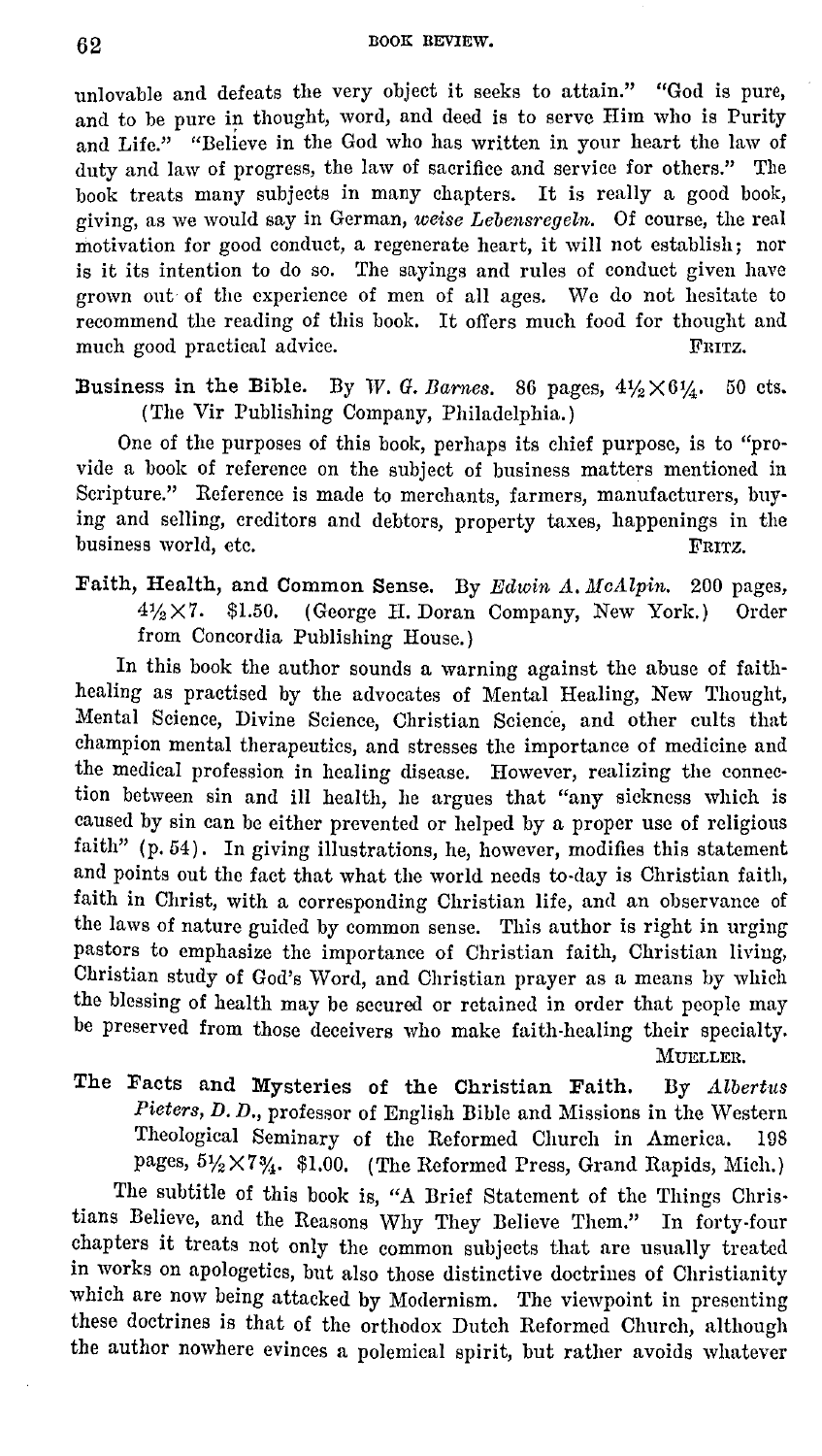BOOK REVIEW. 63

might lead to controversial discussion among believing Christians. His objective is to strike at that form of modern unbelief which would wrest from Christendom its glorious faith and hope in Christ, the divine Savior of sinners. Frequently his language is not clear enough, and there are innumerable passages to which a Lutheran Christian cannot subscribe. While the author deprecates millennialism, he declares that the signs of Christ's coming have not yet appeared (p. 102). The assurance of election and salvation he bases on Christian consciousness (p. 171), We enjoyed reading this book, but it must be read with caution. MUELLER.

Studies in the Life of the Early Church. By *F. J. Foakes-Jackson.* 254 pages. (George H. Doran Co., New York.) Order from Concordia Publishing House, St. Louis, Mo.

This book will be found invaluable by those interested in the history of the primitive Church. Dr. Foakes-Jackson, a recognized authority in this field, has arranged his material topically, and his treatment is illuminating, even though we may not accept all his conclusions. Among others he treats the following subjects: The Discipline of Christianity, Christianity and the Gnosis, Popular Christian Literature, Education in Religion, The Primitive Bishop, and Early Christian Worship. W. G. P.

The Master of My Boat, and Other Verse. By *Joseph Addison Richards.*  103 pages,  $5\frac{1}{2}\times7\frac{3}{4}$ . \$1.25. (Geo. H. Doran Company, New York.) Order from Concordia Publishing House.

This collection of poems contains some beautiful verses on subjects or texts from the Bible. They breathe a truly Christian spirit and are radiant with a vital faith. The title of the book is that of the first poem, in which the writer dedicates himself and all he has to Christ. The verses on the Christmas-message or -festival, on the author's home ties, his children and the companion of his life, are full of sweet tenderness. To furnish an example, we quote the poet's "Grace before Meals": -

> From Thy hand, full of food, we look up to Thy face And see there the great love that provided a place For us all to sit down at the heavenly board; So we eat and we drink to the praise of the Lord.

> > MUELLER.

## One Thousand City Churches. Phases of Adaptation to Urban Environ• ment. By *H. Paul Douglass.* 380 pages, 6X9. \$4.00. (George H. Doran Co., New York.)

This volume is published under the auspices of the Institute of Social and Religious Research, the purpose of which is to supply accurate information on the social work of the various churches in our country. The book was written by Dr. Douglass, noted for his scientific study of city churches. In this volume he gives a report of an investigation of 1,044 representative Protestant churches in cities of over 100,000 population. Of the churches examined 80 to 100 per cent. concentrate their efforts on preaching and the Sunday-school, with special work for the young people and missions; 60 to 80 per cent. have added general social events and choir work; 40 to 60 per cent. have launched out into mission-study classes,